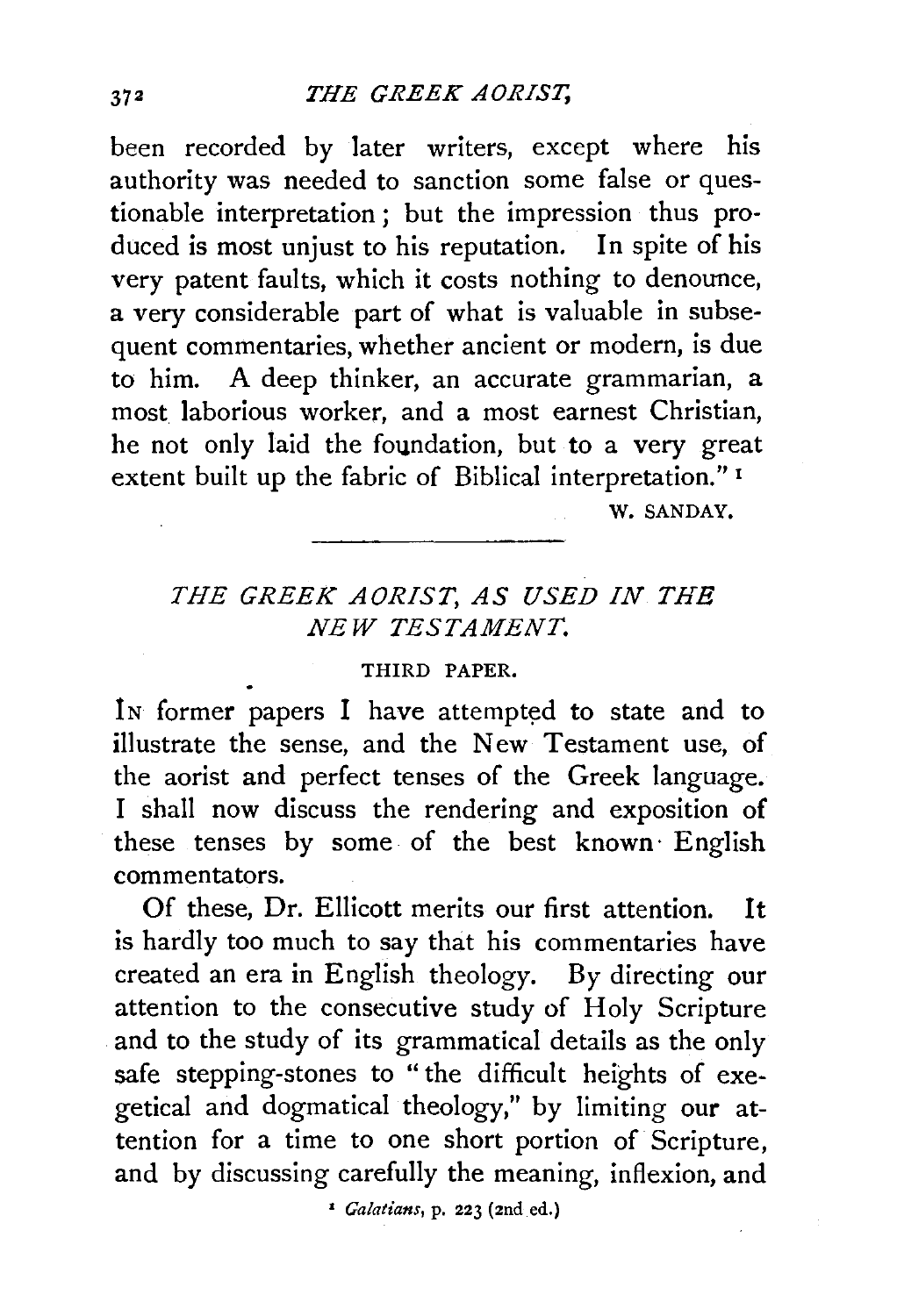connection of almost every word, he has done more perhaps than any other living Englishman to lay  $\vec{a}$ broad and deep foundation for the science of theology.

With Dr. Ellicott's treatment of the aorist the present papers are in general agreement. Indeed, it is but honest to say that the researches of which they are an embodiment were in part suggested by remarks about the aorist scattered through his commentaries ; and that whatever of value these papers contain is due, directly or indirectly, to him. But the obligations of all English students of the New Testament to Dr. Ellicott are so great, and so universally admitted, that we have almost ceased to acknowledge them.

Under Galatians v. 24 he says, "Though this ethical crucifixion is here designated as an act of the past, it really is and must be a continuing act as well. This, however, the aorist with its usual and proper force leaves unnoticed; it simply specifies, in the form of a general truth, the act as belonging to the past, without affirming or denying any reference to the present." He accepts the rendering of the Authorised Version, "They have crucified," with the remark, " Here again it seems desirable to preserve the perfect in translation, as the *English* aorist tends to refer the crucifixion too exclusively to the past." *V* nder Galatians v. 4, which he translates, "Ye have been done away," &c., he says, " Here idiom seems to require the English perfect : the purely aoristic translation, ' Ye were done away with from Christ,' stands in too marked a contrast with the following present, and to the English reader too completely transfers the action to what is purely past." Similarly, under 1 Thessalonians ii. 16, which he translates, "The wrath is come," he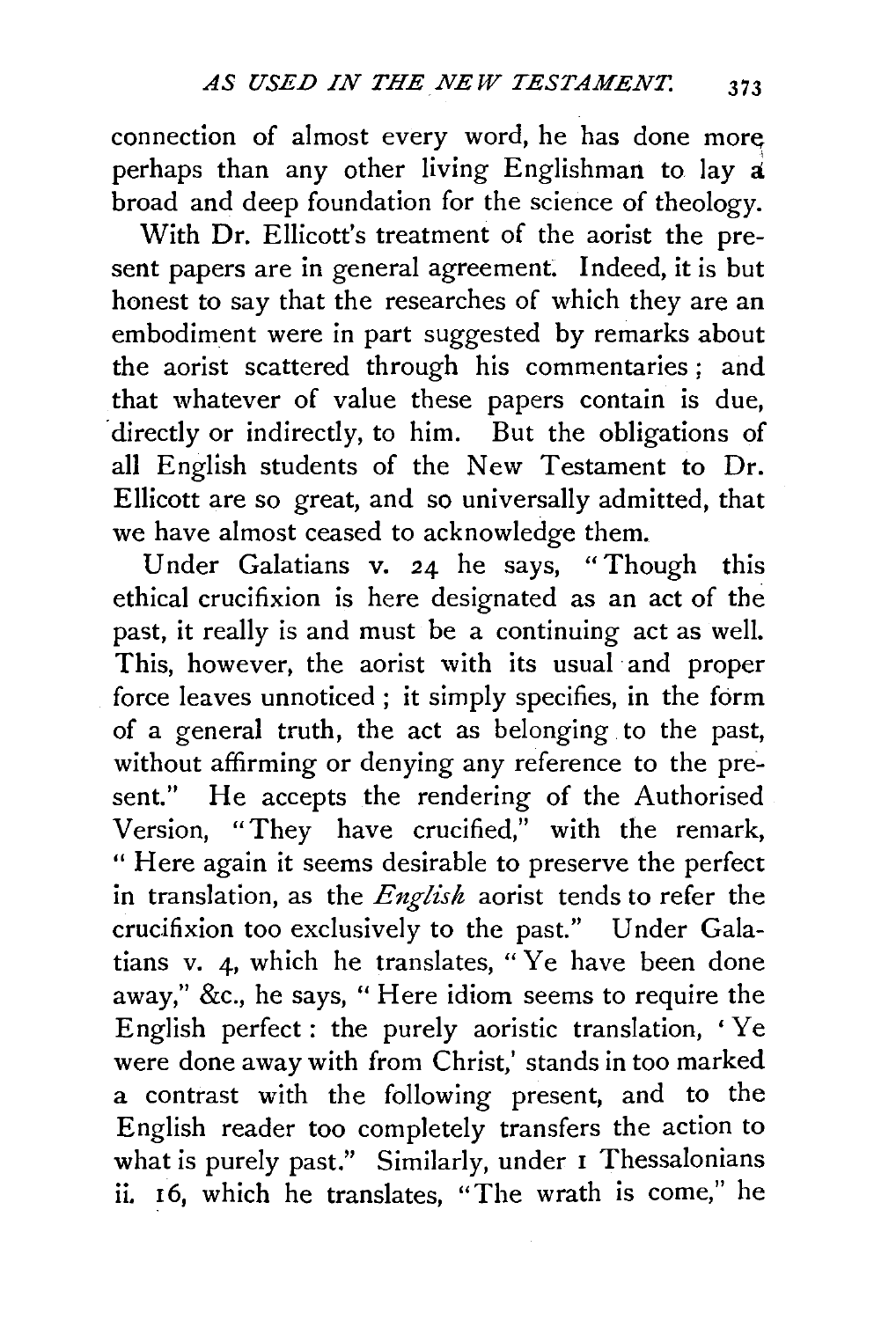says, " This certainly seems one of those cases in which our English aorist does not convey the full force of the Greek, but remands the event too unequivocally to the past. While the Greek  $\epsilon_0$ ba $\sigma\epsilon$  states the fact, but is simply silent as to 'quam late pateat id quod actum est,' the English ' came' seems to express it, and to imply too distinctly that the event plainly belongs with all its issues to the past." Again, under Ephesians iii. 5 (Notes on Translation), he says, "In English the aorist has no connection with present time, and therefore cannot here properly be connected with  $\nu \hat{\nu} \nu$ ; in Greek this is possible, from the greater temporal latitude of the tense." So, under 1 Timothy i. 20 (Notes on Translation) : "There are cases where the idiom of our language may.seem positively violated by an aoristic translation, especially where  $\nu \hat{\nu} \nu$  or  $\eta \delta \eta$  is found with the aorist ; these are, however, cases in which we do not rashly say that the aorist is used for the perfect, but in which we only recognize an idiomatic power in the Greek aorist which does not exist in our English past tense."

Under Galatians iii. 18 he says, "With the present use of the perfect, implying the duration of the  $\chi_{\alpha} \rho_{\beta}$ , contrast Philippians ii. 9,  $\partial_{\chi} \partial_{\chi} \phi_{\chi}$  and  $\partial_{\chi} \partial_{\chi} \phi_{\chi}$ , where the action is represented as a simple historical fact." The perfect *γεγέννηται*, in Galatians iv. 23, he has translated, for reasons given in my last paper, by the English preterite: " He who was of the bond-maid was born after the flesh." Similarly, he translates the perfect in 1 Timothy ii. 14: "The woman<sup>1</sup> fell into transgres-<br>sion."

It is therefore quite clear that in pointing out the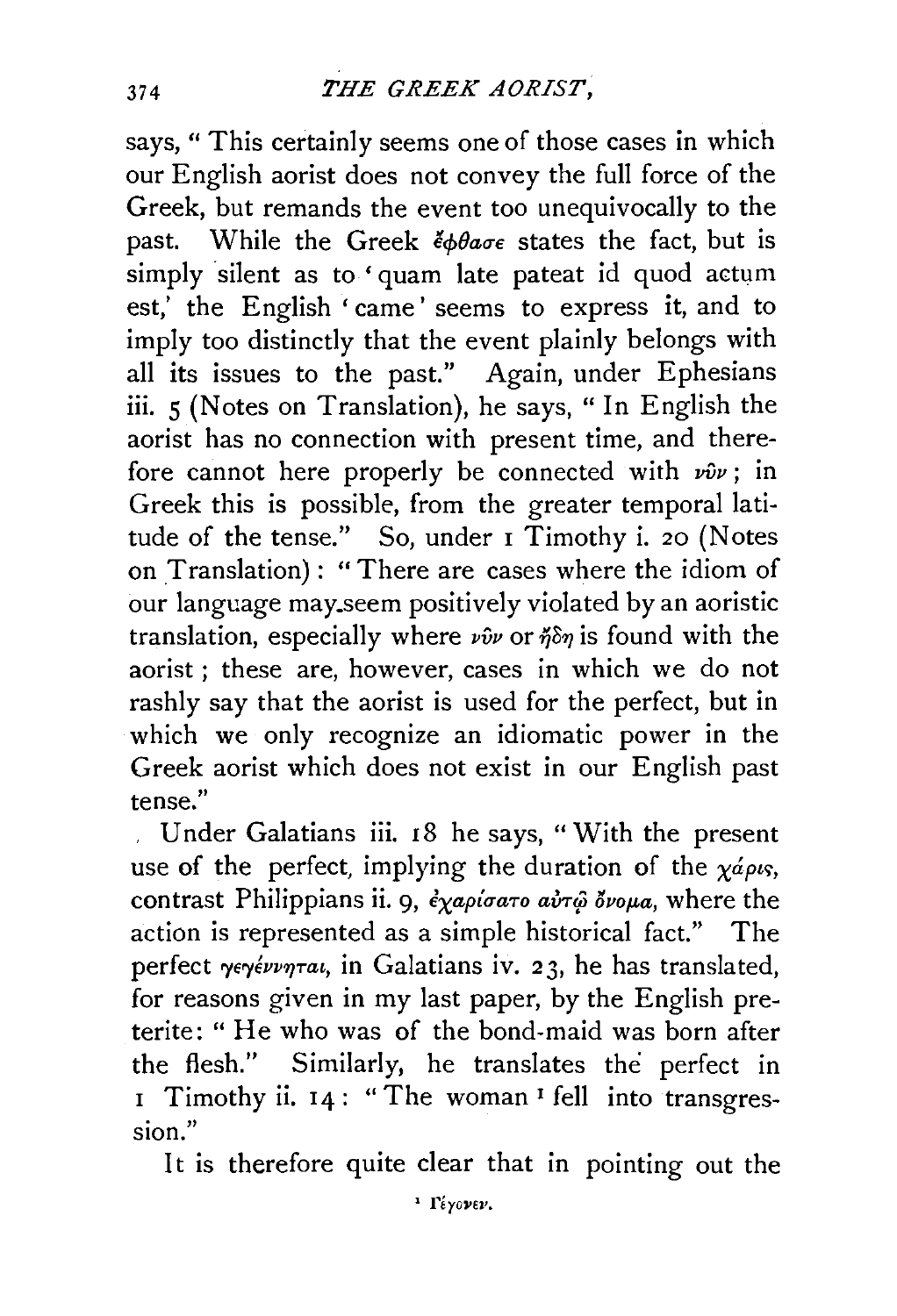difference between the Greek and English tenses I have only followed in the steps of Dr. Ellicott.

But I venture to question the propriety of the phrase "English aorist." It seems to me to be a mere imitation of the name given by the Greeks to their own tense. And the use of it tends to hide the great difference between that tense and our preterite, a difference which Dr. Ellicott is careful to maintain. As we have seen, the English language possesses no tense of unlimited past time. In other words, there is no " English aorist." Nor do I see why, after correctly rendering one aorist in Galatians v. 4, "Ye have been done away," he renders another, " Ye are fallen from grace." This latter rendering, which he adopts also in Galatians ii. 17, Ephesians ii. 13, 1 Thessalonians ii. 16 seems to me most undesirable. As combining the past participle " fallen " with the present indicative "ye are," it is a very good equivalent for the Greek perfect, for which it should be reserved: whereas the form " ye have fallen" directs our attention, as the aorist does, simply to the event of falling. I also think that the objection to Chrysostom's exposition of the aorist in Galatians iv. 12, as being "grammatically precarious," hardly agrees with Dr. Ellicott's own exposition of the aorist as quoted above. With these trifling exceptions, his treatment of the aorist commands my full assent.

We now turn to another prince of commentators, one fully equal on the whole to the foregoing--Dr. Lightfoot. In spite, however, of the great and admitted excellence of his expositions, I cannot but think that his treatment of the aorist is not altogether successful.

He expounds Philippians iii.  $12$ , " Not as though by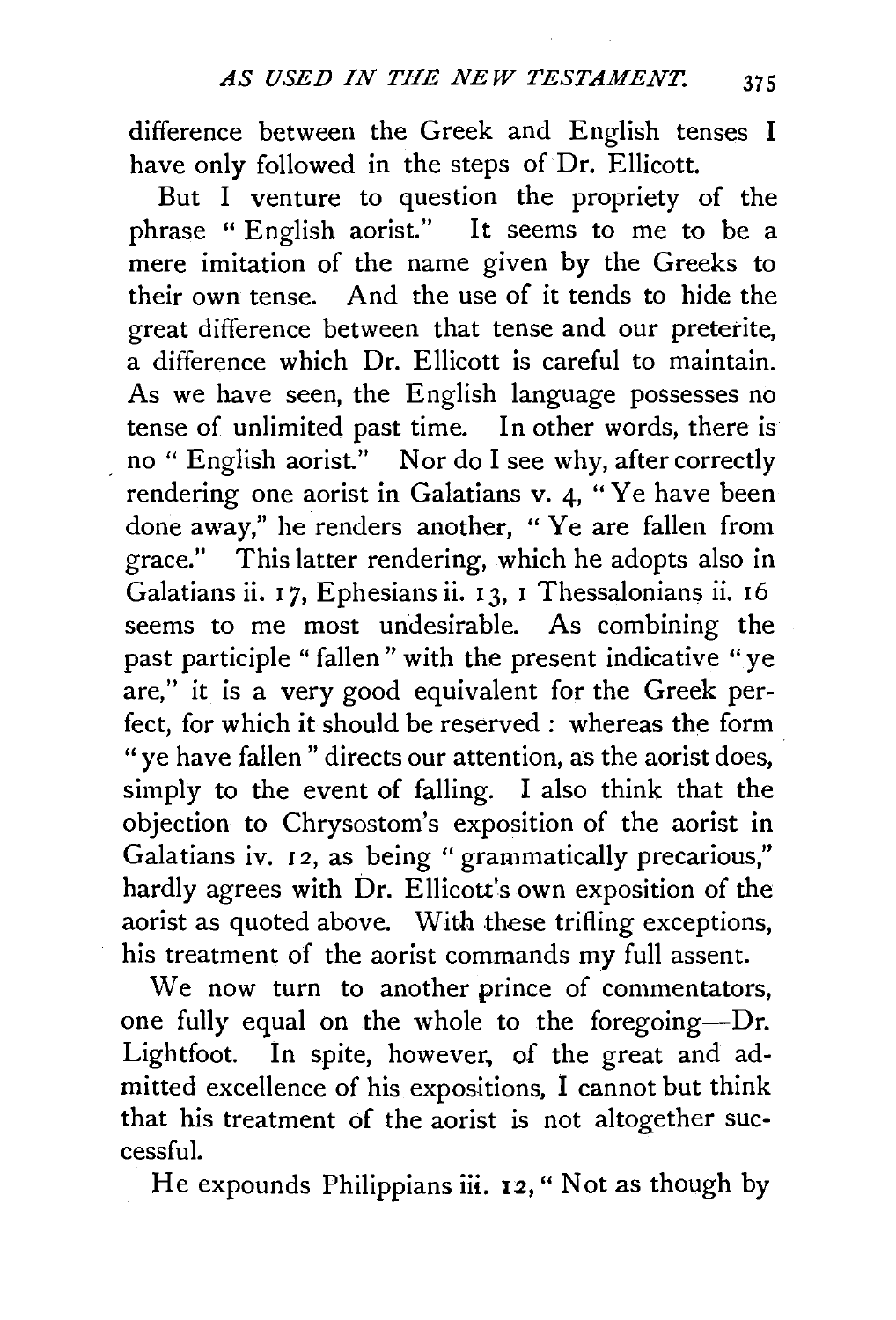my conversion I did at once attain ; " a rendering peculiar, I believe, to him, and by no means correct. For it implies that the aorist limits St. Paul's reference to some definite time in the past and to a somewhat sudden event. Of these limitations, the former certainly belongs to the English preterite ; but both are entirely foreign to the Greek "unlimited" tense. The words oux  $\epsilon \lambda a \beta o \nu$  cover St. Paul's entire past life to the moment of writing; and simply declare, without any limitation whatever, that up to this moment he had not attained, whether suddenly or gradually, to Christ's purpose concerning him. The passage is admirably rendered by Ellicott and Alford : " Not that I have already attained (obtained, Alf.), or am already made perfect." Nor can I admit, with Dr. Lightfoot, that the Authorised Version of Galatians i.  $13$ , "Ye have heard," gives a wrong meaning. For only by the context can the aorist  $\phi_{\text{Kov}}$  be limited to the time when St. Paul was himself among the Galatians, or to any other definite time : and in the context no hint of such limitation is given. But a limitation of time is implied in the rendering I have quoted.

Under Colossians i. 21 we read, "Here, as frequently, *viiv (vvvl)* admits an aorist, because it denotes not 'at the present *moment*,' but 'in the present *dispensation*, the present order of things.'" But that the aorist with *viiv* may be used in reference to the moment just gone by, we have proof in Matthew xxvi. 65 : "Now ye have heard the blasphemy." Compare Matthew v. 28, " Hath already committed adultery;" Matthew ix. 18, " My daughter has just died, άρτι έτελεύτησεν: Matthew xxvii. 19, "Many things I have suffered to-day in a dream because of him;" Luke ii. II : "There hath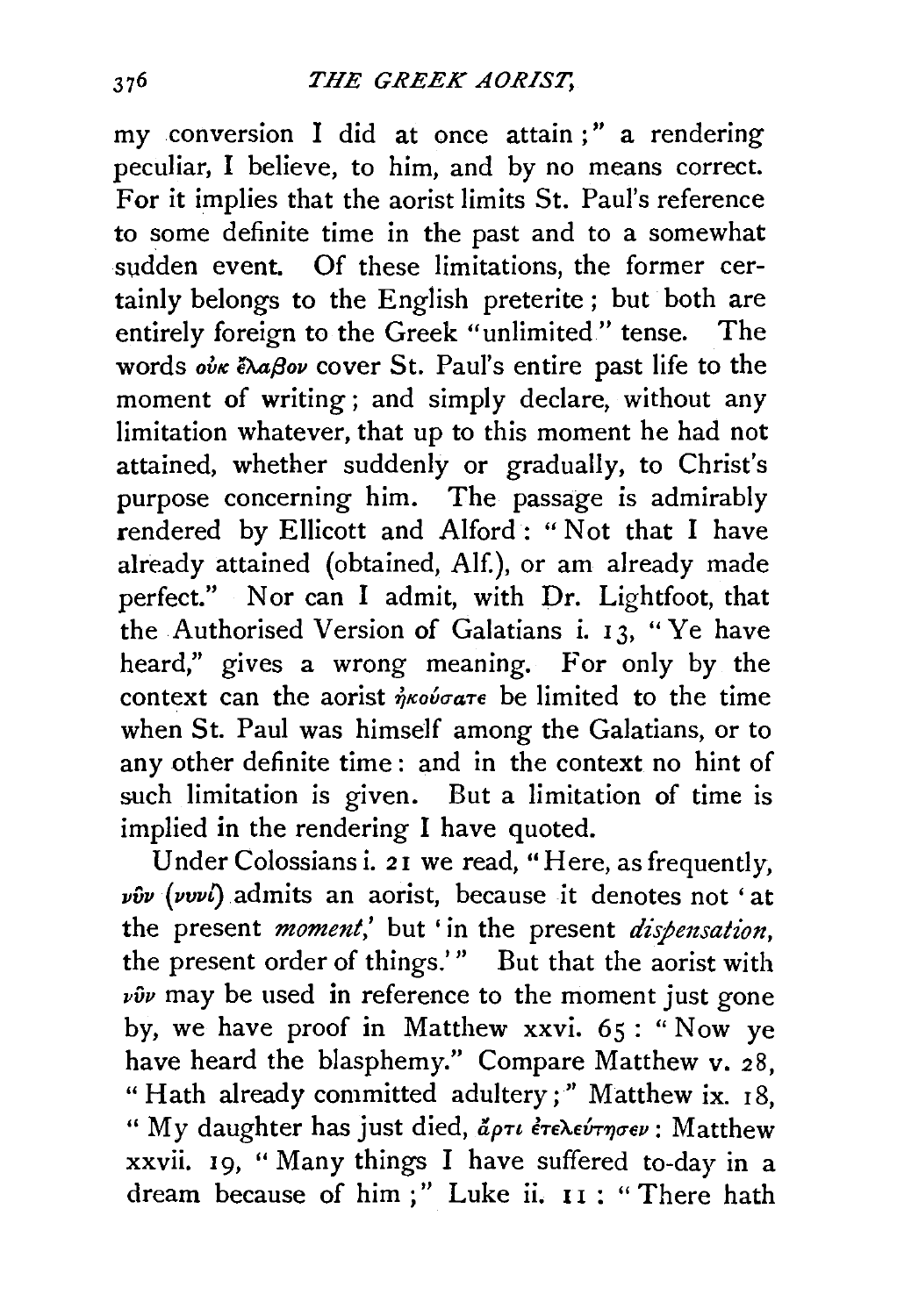been born for you to-day a Saviour." The passage in question Dr. Lightfoot correctly renders, " But now ye have been reconciled;" thus admitting, in agreement with my first paper, that the aorist does not correspond exactly with our preterite.

*Vnder Galatians v. 4, Dr. Lightfoot says, "The* aorists represent the consequences as instantaneous : ' Ye are *then and there* shut out from Christ.'" As an exposition this is, I believe, fairly correct; but.the rendering of Dr. Ellicott is better: "Ye have been done away with from Christ." The sense of *then and there*  would have been conveyed equally by the perfect; as in Romans xiv. 23, "He that doubteth, if he eat, is condemned;" and in John iii. 18, "He that believeth not is already judged." A conditional proposition with a present tense in the protasis and an aorist or perfect in the apodosis, asserts that as soon as the course of action denoted by the present tense begins, the event noted by the aorist or perfect has already taken place. St. Paul says that they who are at work justifying themselves are (although their effort after justification can never succeed) already removed from all connection with Christ. The renderings " Ye are shut out," "are driven forth," needlessly set aside the distinction between the aorist and the perfect ; a distinction which Dr. Lightfoot is properly very anxious to maintain. His exposition of "crucify," in Galatians v. 24, seems to me similarly objectionable. The instructive aorist in Philippians iv. II is passed over in silence. That in Chapter iii. 16 is translated by the preterite; but no exposition is given. Of this last passage I cannot conceive any correct rendering but that of Ellicott and Alford : " Whereunto we have attained."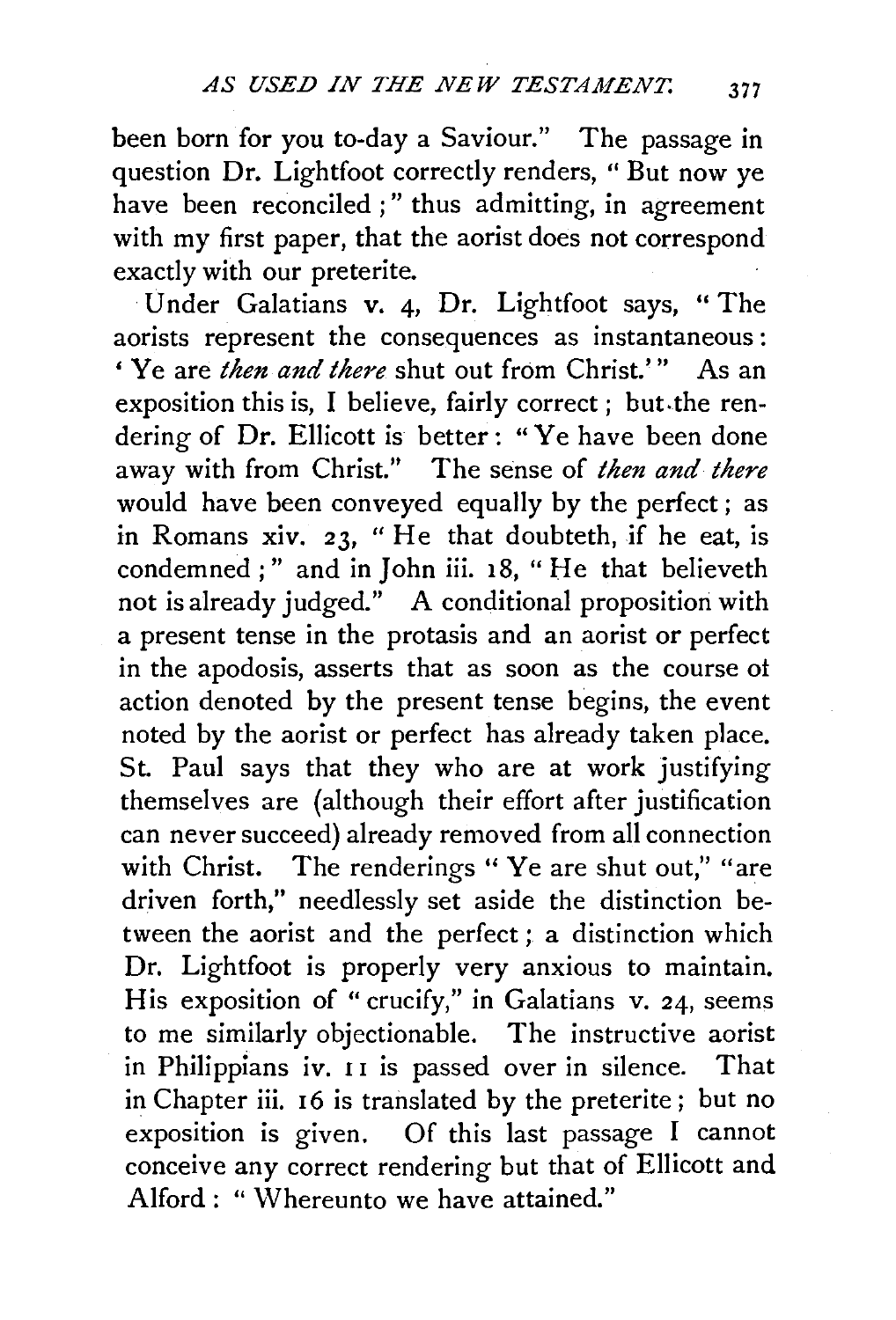The foregoing criticisms are, I cannot but feel, somewhat unfair. For Dr. Lightfoot does not profess, as does Dr. Ellicott, to elucidate the grammar of St. Paul's Epistles. I have referred to him not to find fault, but simply to illustrate the subject in hand. And I cannot forbear to express my warm thanks for the very learned, able, and accurate commentaries with which he has enriched the Church of Christ.

Dr. Vaughan's very excellent notes on the Epistle to the Romans are not free from similar defects. He translates Romans iii. 23, "For all sinned;" and adds, "The aorist gathers up as it were the sins of the world into one act." Now it is true that, by using one word to recall centuries of sin, St. Paul does gather together the actions of these centuries into one mental landscape. But this gathering up is by no means implied in the use of the aorist instead of the perfect. The aorist speaks of the past sins of mankind simply as matter of fact. The perfect, which would have been equally in place to sum up a long course of sin, as in I John i. 10, would have also reminded us of the abiding result of it. This was needless in Romans iii. 2 3 : for the result is expressed in the following words. The aorist, like our preterite, is constantly used with words expressive of long duration, even duration continuing to the present; as in Luke xiii. 16, "Whom Satan has bound, lo, eighteen years;" Mark x. 20, "All these things I have kept from my youth." Similarly, under Romans iii. 27, Dr. Vaughan says, "The tense expresses *excluded* by *one decisive act."* But to suppose that the aorist, when not accompanied by mention of time, implies or suggests a single decisive act, is to put a limitation upon the "unlimited" tense. Dr. Vaughan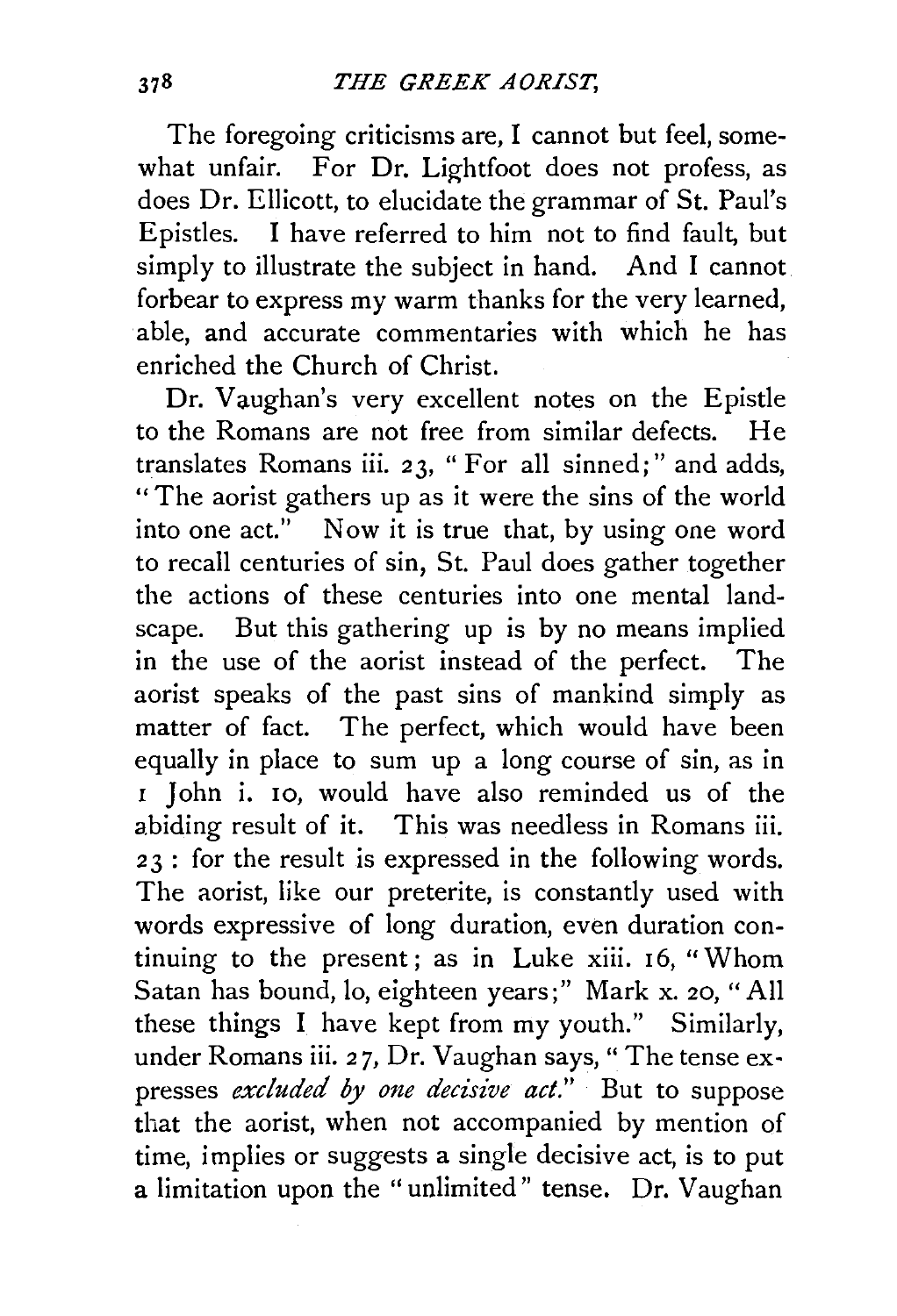does not tell his readers how to translate and expound the aorist in Romans iii. 12, 17; viii.  $36$ ; xi. 1, 3, 30, 3 I ; xiii. I 2.

The late lamented Dean Alford recognises, in his very useful commentary and in his translation of the New Testament, the difference between the Greek and English past tenses, by translating the aorist, in passages too numerous to quote, by the English perfect. And occasionally he is compelled to render the Greek perfect into English by the preterite. So Matthew xiii. 46, " Went and sold (perfect) all that he had ; " Chapter xxv. 6, "At midnight there was a cry made; " 2 Corinthians ii. 13, "I had no rest for my spirit;" Chapter xii. 9, "He said to me." The force of the perfect in these passages I have explained in a former paper.<sup>1</sup> Dr. Alford seldom attempts to justify his rendering of the Greek tenses. But it is in most cases indisputably correct, and supports the position which in these papers I have taken up.

Dr. Alford betrays, however, an occasional desire to limit the " unlimited " tense, in order to force it *to* keep company with the English preterite. In Romans xi. I-4 he renders correctly, "They have killed thy prophets, they have digged down thine altars;" " I have reserved *to* myself," &c. But, instead of " I have been left "-or, indeed, he might have said, "I was left "he renders another aorist "I am left," thus giving to it nearly the full sense of the Greek perfect. Yet, while dealing thus freely or loosely with the aorist in Verses 3 and 4, he translates it mechanically by preterites in Verses I and 2; although by doing so he limits St. Paul's question and denial *to* the time of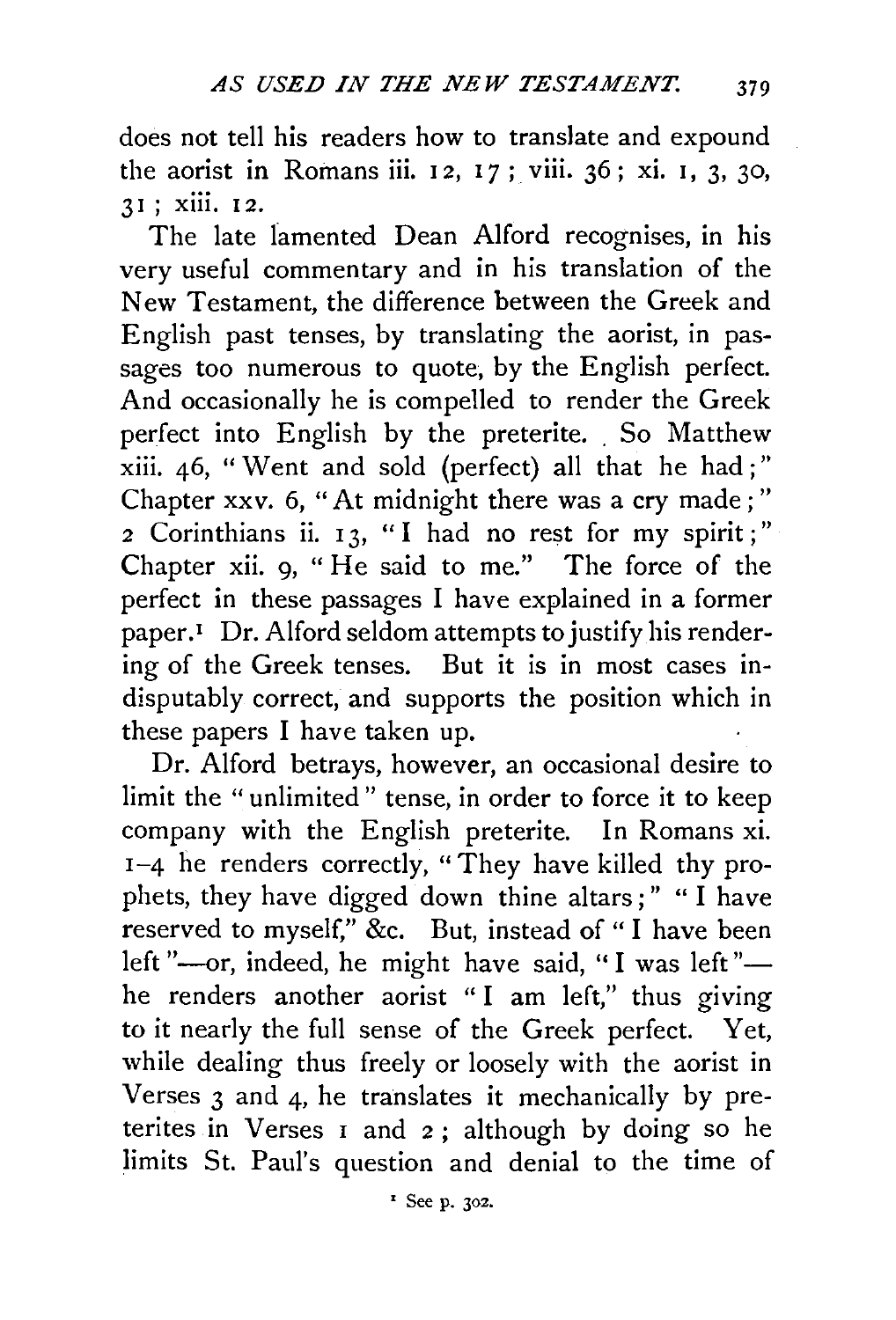Isaiah, whereas it is quite evident that they cover the entire past time up to the moment of writing.<sup> $I$ </sup> In another similar case, 2 Corinthians iii. 14, his rendering of the aorist, "Their understandings were hardened," is, I believe, incorrect, not grammatically, but exegetically. This is one of the passages in which we can determine only from the context whether the aorist is better rendered into English by the preterite or the perfect. For only from the context can we decide whether the hearts referred to were those of the contemporaries of Moses or of St. Paul. To me the latter seems the correct reference. I therefore translate, "Their minds have been hardened;" the indefiniteness of the English perfect leaving the reader's mind at liberty to revert to the unbelieving Jews with whom St. Paul had so much to do. Again, both in his commentary and his revised translation, Dr. Alford renders Revelation xix. 6, " The Lord God reigneth," thus overlooking the correct sense of the aorist as marking the commencement of Christ's reign.<sup>2</sup> He properly notes, however, " the inadequacy of our past tenses to reproduce the Greek ones."

Many English writers seem to me to have failed to grasp fully the true significance of the Greek aorist as the tense of absolutely unlimited past time. They cannot divest themselves of the idea that it does somehow imply either a definite past time, or suddenness, or single occurrence. The idea of a definite time arises evidently from the definiteness of the English preterite, which we all feel to be the nearest English equivalent to the Greek aorist. The idea of single occurrence may possibly have been suggested by the

<sup>1</sup> See my second paper, p. 299.  $^2$  Ibid. p. 298.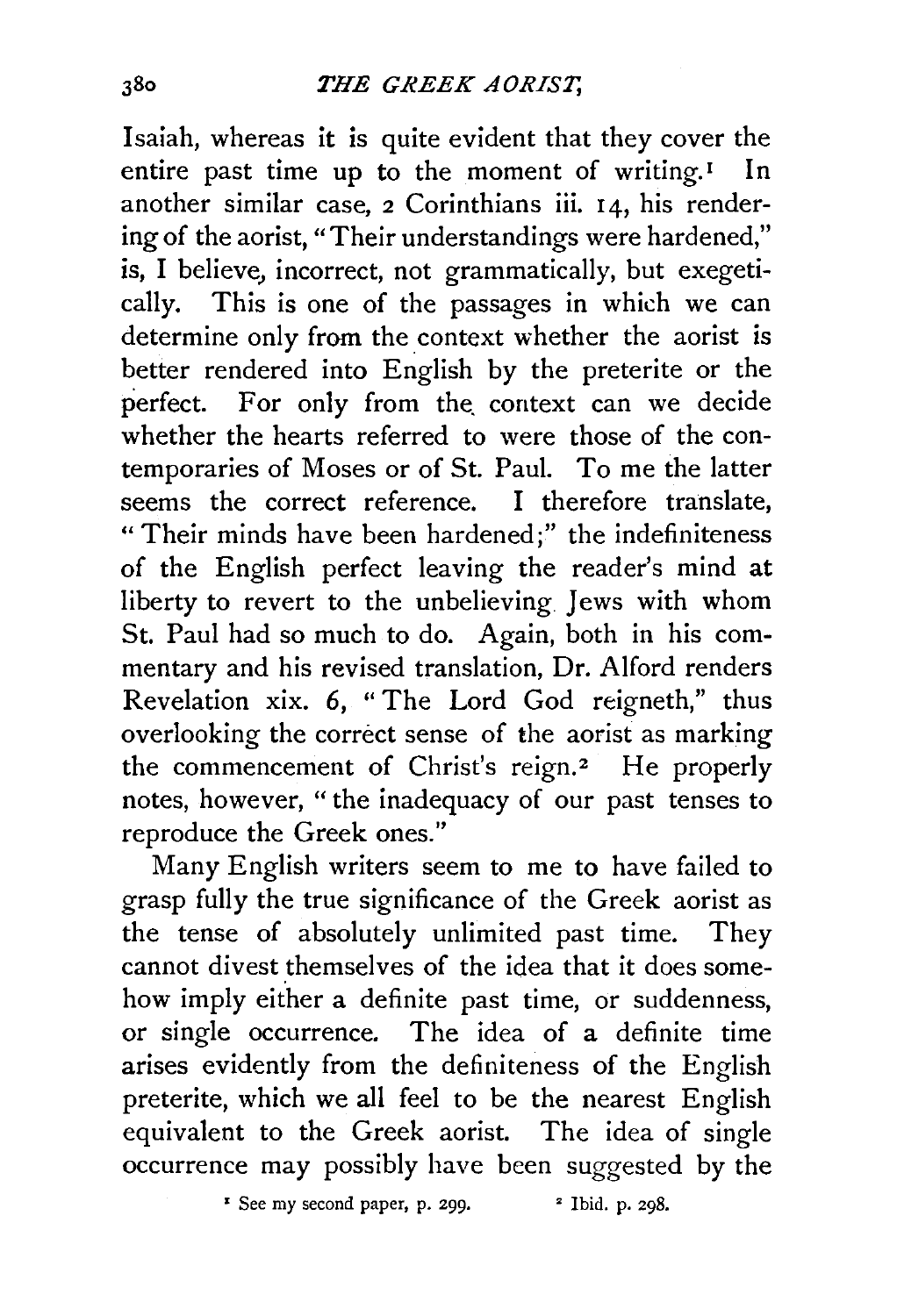ambiguity of the English word *once.* Of this ambiguity a proof is found in the German dictionaries, which give this one word as a rendering of two very different German words, *einst* or *einstmal,* and *einmal.* Of these, the latter denotes single occurrence ; the two former, occurrence at some indefinite time in the past. Dr. Moulton, in his very accurate and valuable, or rather invaluable, translation of Winer's New Testament Grammar, has given *01zce* as an equivalent of *einst* or *einstmal* three times in Section x1. 4· And in the same place he has used it, properly, as a rendering of *einmal,* even in contrast to *einst,* which in this case he translates " at some past time." This only proves that the use even of the most accurate translation introduces, especially in grammatical studies, an element of uncertainty.

The late Mr. Conybeare, in the excellent free translation of St: Paul's Epistles, given in the *Life* of *St. Paul* by himself and Dean Howson, while justly finding fault with Dr. Alford for attributing sometimes to the Greek aorist the sense of an English preterite, himself wandered from the truth in an opposite and much more dangerous direction. He assumes silently that the Greek aorist, as used by classic writers, corresponds exactly with the English preterite, and therefore supposes that the New Testament writers deviate from the classic use. After translating correctly the aorists in 2 Corinthians vii. 2, "I have wronged mo man, I have ruined no man, I have defrauded no man," he says that "there is no need to suppose these aorists used aoristically (as they would be in classic Greek), since St. Paul constantly uses the aorist for the perfect. Even those commentators who are most anxious to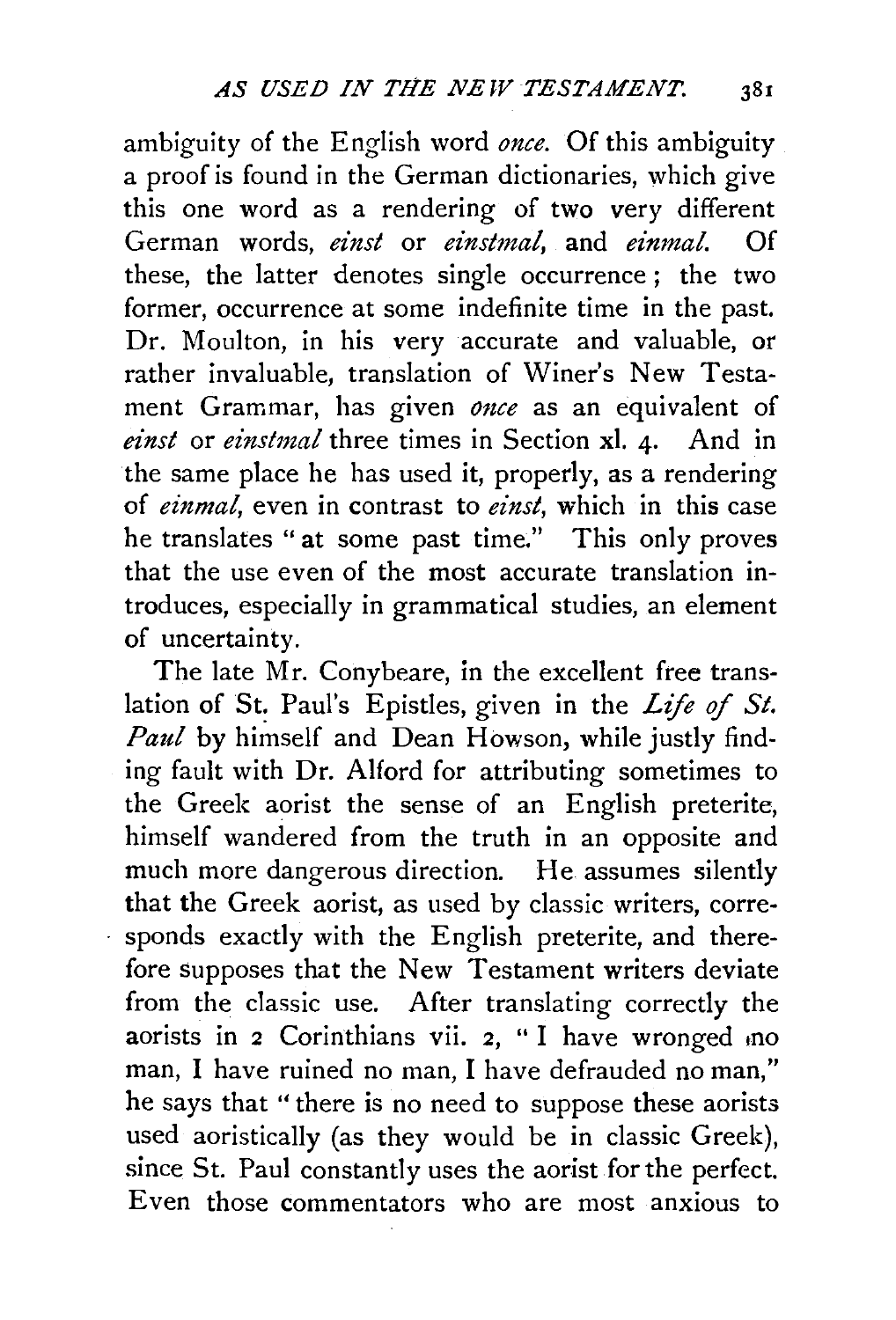force upon the Hellenistic of the New Testament the nice observance of this classical distinction are obliged sometimes to give up their consistency and translate the aorist as perfect. In fact, the aorist is continually joined with  $v\hat{v}v$  (e.g., Matt. xxvi. 65; John xiii. 31; Rom. xi. 3I; Eph. iii. 5), which is of course decisive." Under Romans v. 5, he says, "Mr. Alford, who objects to translate  $\delta o \theta \epsilon \nu \tau o \varsigma$  in the fifth verse ' having been given,' is obliged himself inconsistently to translate  $\delta$ tkatw $\theta$ évtes in the ninth verse ' having been justified,' and  $\partial \hat{\alpha} \beta \partial \mu \in \nu$ , eleventh verse, 'we have received,' and to consent to the junction of both these aorists with  $\nu\hat{\nu}\nu$ , a junction which is conclusive as to its perfect use." But Mr. Conybeare overlooked the fact that the construction to which he twice appealed as "conclusive" and "decisive" proof that the New Testament writers neglected the classic use of the aorist is itself a classic usage. This is pointed out by Dr. Lightfoot in his note upon Colossians i. 2 I, where two examples are given-one from Plato, another from Isaeus. To these might be added examples from many classic writers from Homer to Plato, and from Plato to Lucian. For example: *Iliad* ii. 114, 274; iii. 439; xiii. 772; Herodotus, vii. 8; Lucian, *Dialogi Marini,* vii. I. And, as we have seen, the collocation of  $\nu \hat{\nu}$  with the aorist is in full accord with its strict classic use as the tense of unlimited past time. Certainly St. Paul's use of it differs from our use of the preterite ; but he never uses the aorist where a classic writer would have used the perfect.

In a former number of this magazine,<sup>I</sup> Dr. Reynolds has expounded the word  $\dot{\eta}$  y  $\dot{\omega}$   $\nu$  and  $\dot{\mu}$  and  $\dot{\nu}$ . 7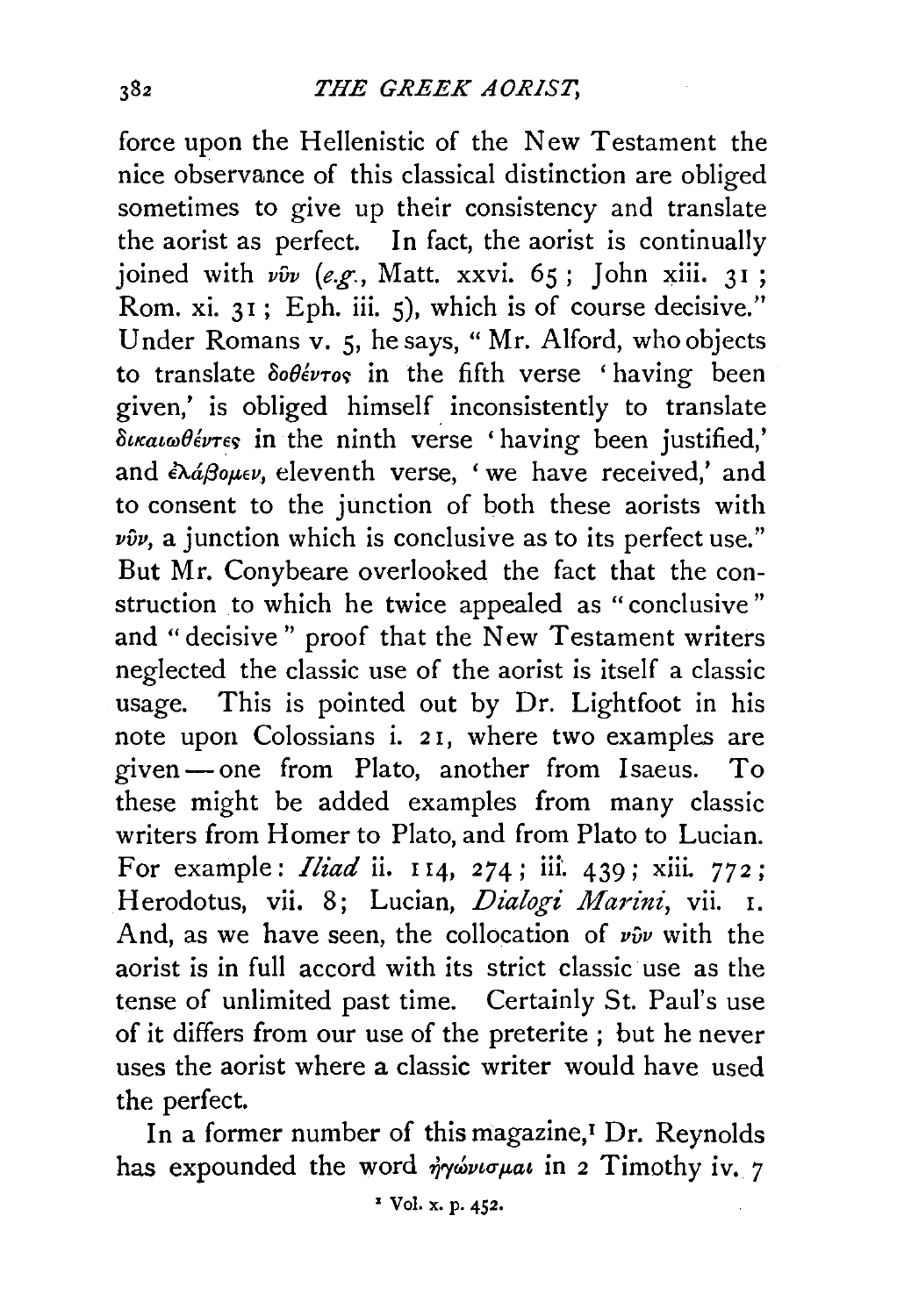to mean, "I have fought it in the past, and am doing it still." It is true that, in such cases as 2 Corinthians i. 9, the Greek perfect, like the aorist in Luke i. 46, John xvii. 25, 26, and elsewhere, denotes an event or state which continues to the ·present. But that it does not necessarily convey this sense is evident from the examples quoted in these papers. And that this is not the sense St. Paul wishes to convey in this passage is proved by the words immediately following- $\tau$ ov  $\delta \rho \phi \mu \sigma \nu$ *TeTέλεκα.* For he cannot mean to say, " I have finished the course, and am finishing it still." In this verse the Apostle places himself in thought, as Christ did in John xvii. II, I2, in the moment of dissolution, and looks back upon life as actually ended. And in doing so, he chooses the perfect in order to direct our attention to the results of a conflict which, to his thought, is already over. He says, " I have fought the fight and finished the course, and the results of the conflict and the race continue."

So far I have spoken only of New Testament Greek. But all that I have said is true also of classic Greek. Side by side of every one of the many examples quoted above might be placed examples from the best classic writers. I will therefore supplement my references to New Testament commentators by a reference to Canon Farrar's very interesting and instructive *Brief Greek Syntax,* which deals chiefly with classic Greek.

With so learned and so admirable a book as this it . may seem both ungrateful and presumptuous to find fault. But I must point out what seems to me to be a defect in Dr. Farrar's treatment of the aorist and perfect tenses. On page 125 he says, "Whatever dif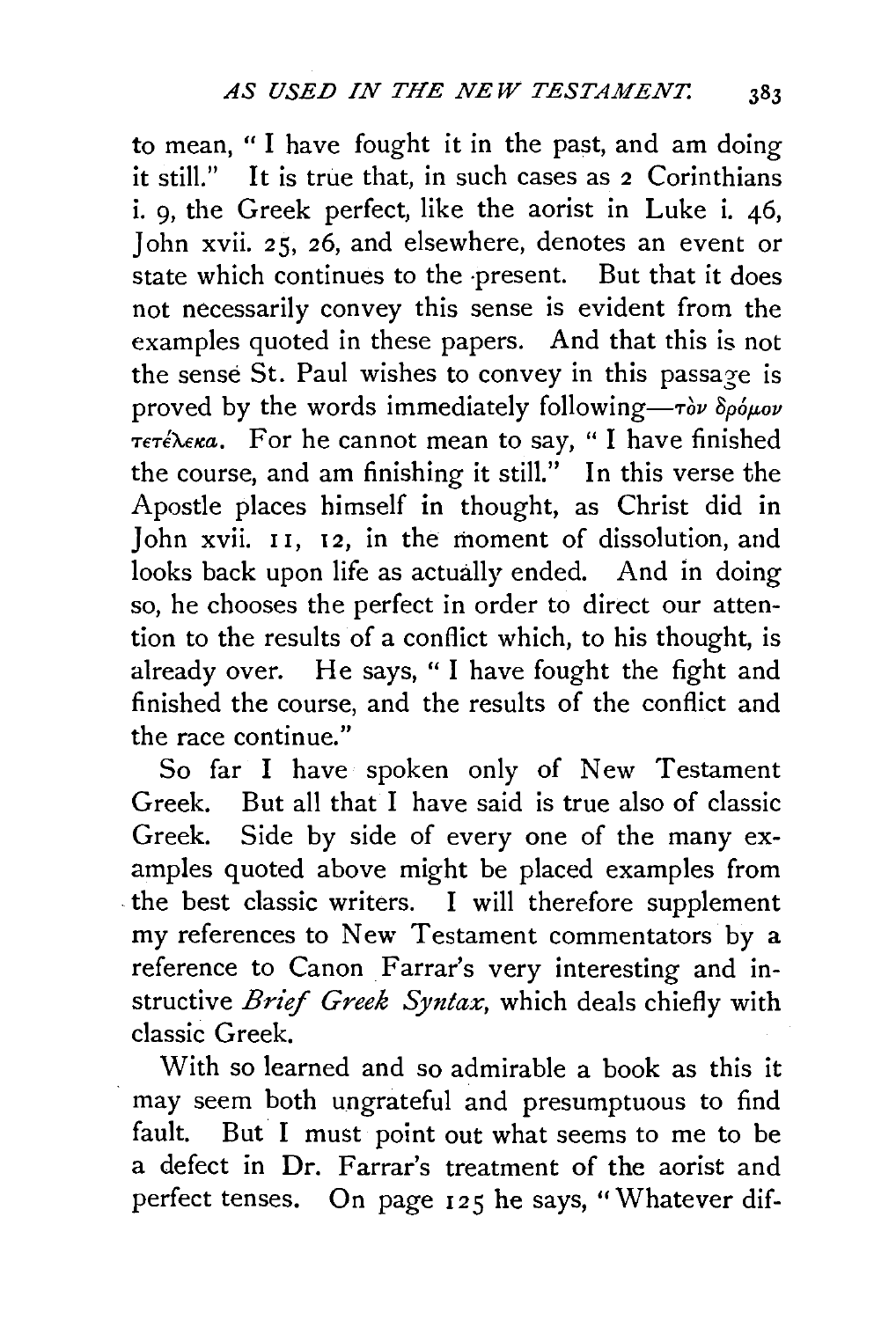ference there is in English between 'I dined *(e.g.,* ten years ago at Rome) and 'I have dined' (this evening), the same difference exists in Greek between *ἐδείπνησα*  $=$  'I dined,' and  $\delta \epsilon \delta \epsilon / \pi \nu n \kappa a =$  'I have dined.'" The words in brackets, added by Dr. Farrar to his English equivalents of the Greek tenses, sufficiently disprove his statement. As we have seen, a Greek might, on rising from table, say correctly,  $\cdot\epsilon\delta\epsilon\mathrm{i}\pi\nu\eta\sigma a$ , without further addition ; <sup>1</sup> whereas  $\delta \epsilon \delta \epsilon / \pi \nu \eta \kappa a$  would imply, whether spoken immediately after dinner or hours after, that he still felt the effects of his dinner. But an Englishman could not, when rising from table, say, " I dined," without further addition; nor would the words "I have dined " convey the significance of the Greek perfect. Dr. Farrar says, " Very rarely indeed we are compelled by the English idiom to introduce a presentperfect in rendering the aorist," and refers properly to the difference between the aorist and the imperfect, as used in the Greek Testament. But he neither explains nor mentions the large number of passages quoted above in which the aorist cannot, or cannot correctly, be rendered by an English preterite.

To some persons our long discussion of a Greek tense will seem to be little better than learned trifling. But the careful student of Holy Scripture will judge otherwise. No one who earnestly desires to learn all he can from the Bible, and who, with this aim in view, strives to follow the train of thought of its writers, will count any labour superfluous which enables him to understand more exactly and fully the meaning of their words. The sense which lies on the surface of Scripture is often very far from the correct one. And

<sup>x</sup> Comp. Mark v. 35; Rev. xviii. 2.